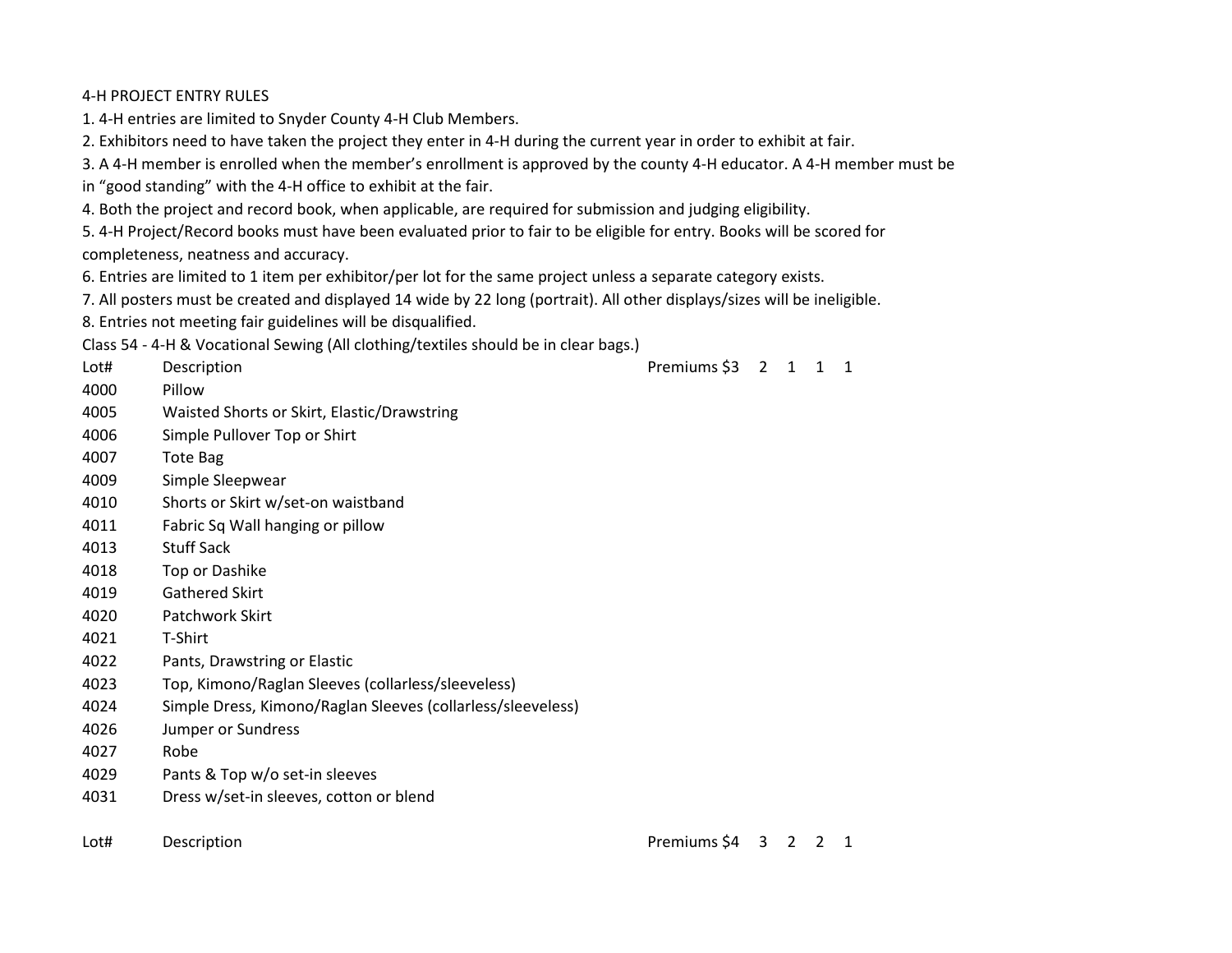| 4032         | Dress w/set-in sleeves, Knit            |                                                                |
|--------------|-----------------------------------------|----------------------------------------------------------------|
| 4033         | Shirt w/set-in sleeves, cotton or blend |                                                                |
| 4034         | Shirt w/set-in sleeves, Knit            |                                                                |
| 4035         | Blouse, Casual                          |                                                                |
| 4036         | Blouse, Dressy                          |                                                                |
|              |                                         |                                                                |
| Lot#         | Description                             | Premiums \$5 4 3 2 1                                           |
| 4037         | Skirt, Wool or Wool-like fabric         |                                                                |
| 4038         | Skirt, Blend                            |                                                                |
| 4039         | Pants-wool/w-like fabric                |                                                                |
| 4040         | Pants-Blend                             |                                                                |
| 4043         | Jackets, Lined                          |                                                                |
| 4044         | Jackets, Unlined                        |                                                                |
| 4045         | Dressy Dresses, Short                   |                                                                |
|              |                                         |                                                                |
| Lot#         | Description                             | Premiums \$6<br>$5 -$<br>$\overline{4}$<br>3<br>$\overline{2}$ |
| 4046         | Prom/Evening, Long                      |                                                                |
| 4047         | Tailored Outfit-Dress, wool/like fabric |                                                                |
| 4048         | Tailored Outfit-Ensemble, 2 >pcs        |                                                                |
| 4050         | 2 pc ensemble, cotton or blend          |                                                                |
| 4051         | 2 pc ensemble, knit                     |                                                                |
| 4052         | 3 piece ensemble. Cotton or blend       |                                                                |
| 4053         | 3 piece ensemble, knit                  |                                                                |
| 4054         | Accessories                             |                                                                |
|              |                                         | Premiums \$3                                                   |
| Lot#<br>4055 | Description<br><b>Crocheted Article</b> | 2 <sub>2</sub><br>$\mathbf{1}$<br>$\mathbf{1}$                 |
|              |                                         |                                                                |
| 4056         | <b>Knitted Article</b>                  |                                                                |
| 4057         | Other Wear Apparel (Misc.)              |                                                                |
| 4058         | Quilting age 8-11                       |                                                                |
| 4059         | Quilting age 12-15                      |                                                                |
| 4060         | Quilting age 16-18                      |                                                                |
|              |                                         |                                                                |

Class 55—4-H & Vocational Outdoor Projects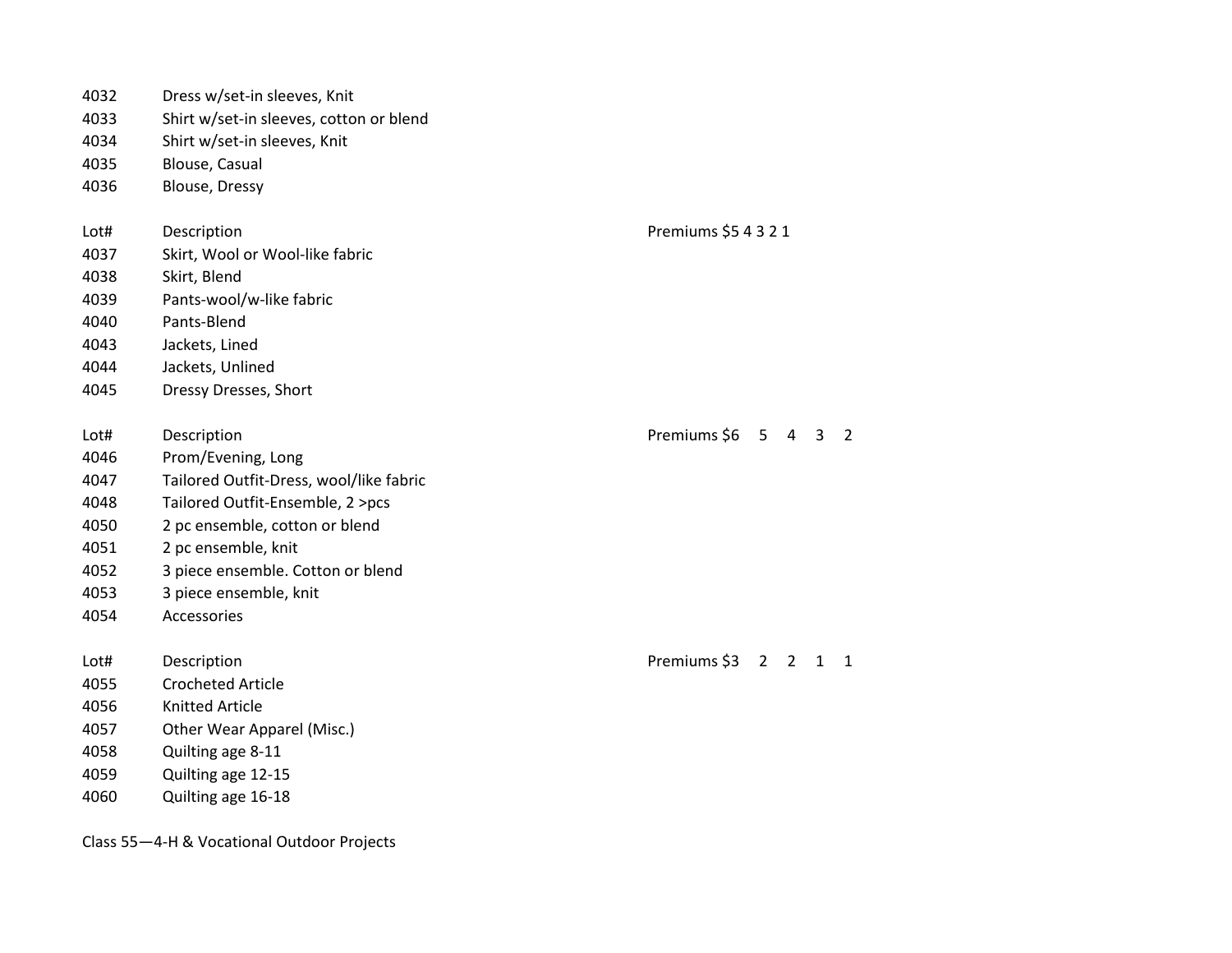| Lot# | Description                                                                                                              | Premiums \$5 4       | $\mathbf{3}$ | $2 \quad 1$ |  |
|------|--------------------------------------------------------------------------------------------------------------------------|----------------------|--------------|-------------|--|
| 4200 | Fishing age 8-11                                                                                                         |                      |              |             |  |
| 4201 | Fishing age 12-15                                                                                                        |                      |              |             |  |
| 4202 | Fishing age 16-18                                                                                                        |                      |              |             |  |
| 4210 | Air Rifle                                                                                                                |                      |              |             |  |
| 4220 | Air Pistol age 8-11                                                                                                      |                      |              |             |  |
| 4221 | Air Pistol age 12-15                                                                                                     |                      |              |             |  |
| 4222 | Air Pistol age 16-18                                                                                                     |                      |              |             |  |
| 4230 | Riflery                                                                                                                  |                      |              |             |  |
| 4240 | Shotgun                                                                                                                  |                      |              |             |  |
| 4250 | Gardening                                                                                                                |                      |              |             |  |
| 4260 | Archery age 8-11                                                                                                         |                      |              |             |  |
| 4261 | Archery age 12-15                                                                                                        |                      |              |             |  |
| 4262 | Archery age 16-18                                                                                                        |                      |              |             |  |
| 4270 | Camping/Hiking                                                                                                           |                      |              |             |  |
| 4280 | Wildlife                                                                                                                 |                      |              |             |  |
| 4285 | Dog                                                                                                                      |                      |              |             |  |
| 4290 | Miscellaneous                                                                                                            |                      |              |             |  |
|      | Class 56-4-H & Vocational Handcrafts (Beading & Stamp Art projects should be placed in plastic zipper bags for display.) |                      |              |             |  |
| Lot# | Description                                                                                                              | Premiums \$6 5 4 3 2 |              |             |  |
| 4500 | Woodcraft - Age 8-11                                                                                                     |                      |              |             |  |
| 4501 | Woodcraft - Age 12-15                                                                                                    |                      |              |             |  |
| 4502 | Woodcraft - Age 16-18                                                                                                    |                      |              |             |  |
| 4302 | Painted Wood Item                                                                                                        |                      |              |             |  |
| 4303 | Macramé                                                                                                                  |                      |              |             |  |
| 4304 | Cross Stitch - Age 8-11                                                                                                  |                      |              |             |  |
| 4305 | Cross Stitch - Age 12-15                                                                                                 |                      |              |             |  |

- Cross Stitch Age 16-18
- Latch Hook Age 8-11
- Latch Hook Age 12-15
- Latch Hook Age 16-18
- Plastic Canvas
- Stamp Art Age 8-11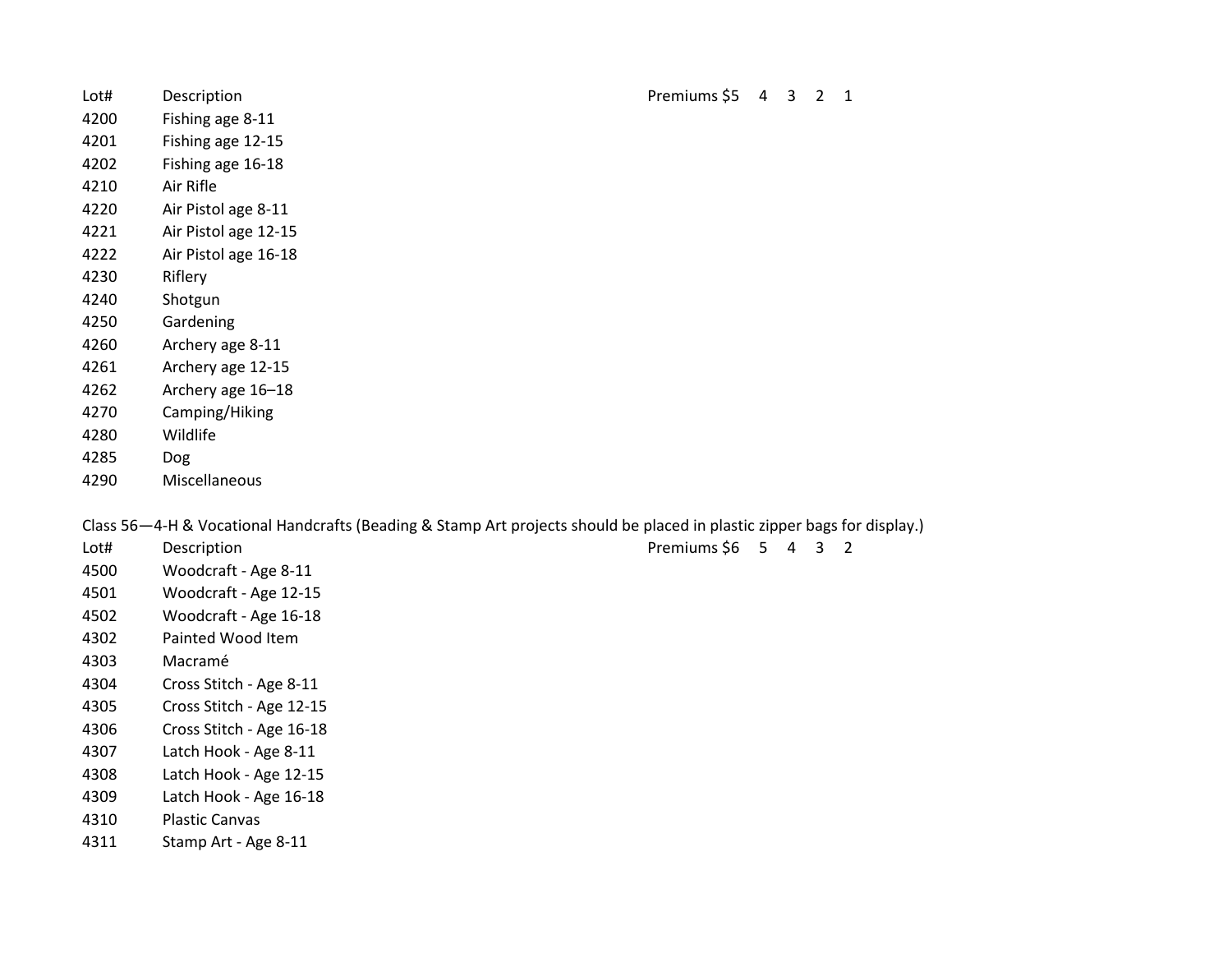| 4312 | Stamp Art - Age 12-15                                                                                                                                                                                                              |                       |  |  |  |
|------|------------------------------------------------------------------------------------------------------------------------------------------------------------------------------------------------------------------------------------|-----------------------|--|--|--|
| 4313 | Stamp Art - Age 16-18                                                                                                                                                                                                              |                       |  |  |  |
| 4314 | Ceramics - Age 8-11                                                                                                                                                                                                                |                       |  |  |  |
| 4315 | Ceramics - Age 12-15                                                                                                                                                                                                               |                       |  |  |  |
| 4316 | Ceramics - Age 16-18                                                                                                                                                                                                               |                       |  |  |  |
| 4317 | Cake Decorating - Age 8-11                                                                                                                                                                                                         |                       |  |  |  |
| 4318 | Cake Decorating - Age 12-15                                                                                                                                                                                                        |                       |  |  |  |
| 4319 | Cake Decorating - Age 16-18                                                                                                                                                                                                        |                       |  |  |  |
| 4320 | Foods Age 8-11                                                                                                                                                                                                                     |                       |  |  |  |
| 4321 | Foods Age 12-15                                                                                                                                                                                                                    |                       |  |  |  |
| 4322 | Foods Age 16-18                                                                                                                                                                                                                    |                       |  |  |  |
| 4333 | Lamp Project Age 8-11                                                                                                                                                                                                              |                       |  |  |  |
| 4334 | Lamp Project Age 12-15                                                                                                                                                                                                             |                       |  |  |  |
| 4335 | Lamp Project Age 16-18                                                                                                                                                                                                             |                       |  |  |  |
| 4336 | Beaded Jewelry Project Age 8-11                                                                                                                                                                                                    |                       |  |  |  |
| 4337 | Beaded Jewelry Project Age 12-15                                                                                                                                                                                                   |                       |  |  |  |
| 4338 | Beaded Jewelry Project Age 16-18                                                                                                                                                                                                   |                       |  |  |  |
| 4495 | 4-H Misc Poster age 8-11                                                                                                                                                                                                           |                       |  |  |  |
| 4496 | 4-H Misc Posters age 12-15                                                                                                                                                                                                         |                       |  |  |  |
| 4497 | 4-H Misc Posters age 16-18                                                                                                                                                                                                         |                       |  |  |  |
| 4498 | <b>Handcrafts Misc</b>                                                                                                                                                                                                             |                       |  |  |  |
|      | Class 61-4-H & Vocational Photography                                                                                                                                                                                              |                       |  |  |  |
| Lot# | Description                                                                                                                                                                                                                        | Premiums \$5 4 3 2 1  |  |  |  |
| 3630 | Minimum of 3 each of the following:                                                                                                                                                                                                |                       |  |  |  |
|      | buildings, animals, landscaping, people & action plus 1 sequence of (2) or more pictures, all mount-ed in an album                                                                                                                 |                       |  |  |  |
|      |                                                                                                                                                                                                                                    | Premiums \$10 8 6 4 2 |  |  |  |
| 3631 | Minimum of 5 each of:                                                                                                                                                                                                              |                       |  |  |  |
|      | buildings, animals, landscaping, people & action plus 1 sequence of (5) pictures, taken from the same position but at different<br>times of day. Also, 3 picture stories of before and after, or how to do it, or any 4-H activity |                       |  |  |  |
| 2022 | natitive configuration of a /m/ fight /m/ charactic collective studies from a feveral consecutive consequence and the                                                                                                              |                       |  |  |  |

 Minimum of 8 color slides plus (5) flash, (5) photoflood, (5) available light, (5) showing good composition, & 1 story telling a sequence of (5) or more pictures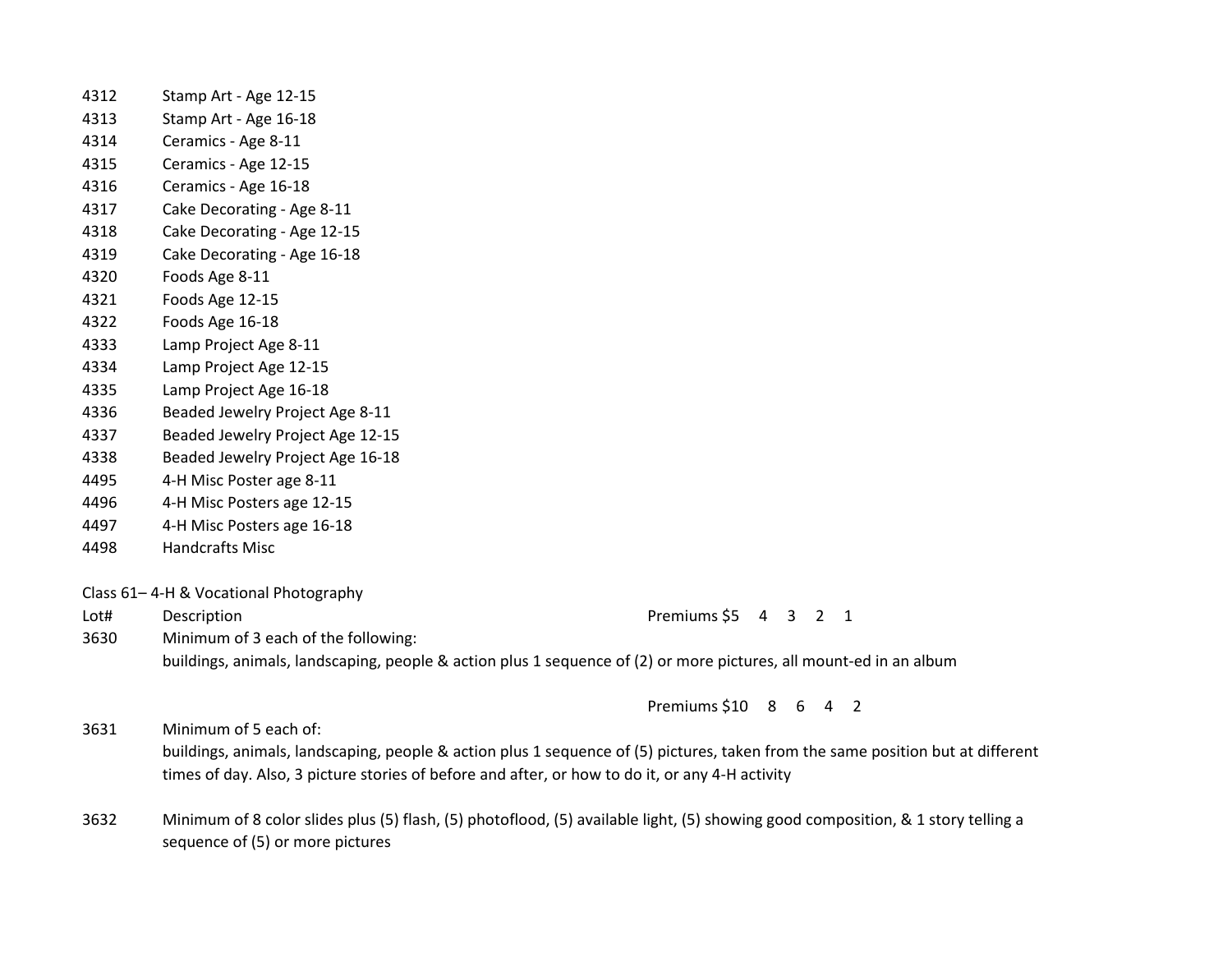Entry is one photo labeled and in 5x 7 hanging frame

- 4-H Photo age 8-11
- 4-H Photo age 12-15
- 4-H Photo age 16-18
- 4-H Scrap Books Clubs (entered in CLUB NAME)
- 4-H Scrap Books Indiv. age 8-11
- 4-H Scrap Books Indiv. age 12-15
- 4-H Scrap Books Indiv. age 16-18
- 4-H Misc. Photo Project

Premiums \$12 10 8 6 4

Minimum of (5) each of:

close-ups, high or low contrast, available light, fill-in flash, color prints or slides, multiple flash or flood, portraits of people, animal pictures, plus one enlargement.

- Digital photos album series
- Other

### Class 63—4-H Cloverbud Projects Ages 5-7

Entries are limited to the project only; no project books will be accepted in any class.

- Lot# Description **Premiums \$5 4 3 2 1**  Exploring the Treasures of 4-H Pet Care Exploring Farm Animals Shoe Box Display Beading Leathercraft Fishing Cake Decorating Project Rubber Stamp Project Scrapbook Ceramics Project Photo Album
- Woodworking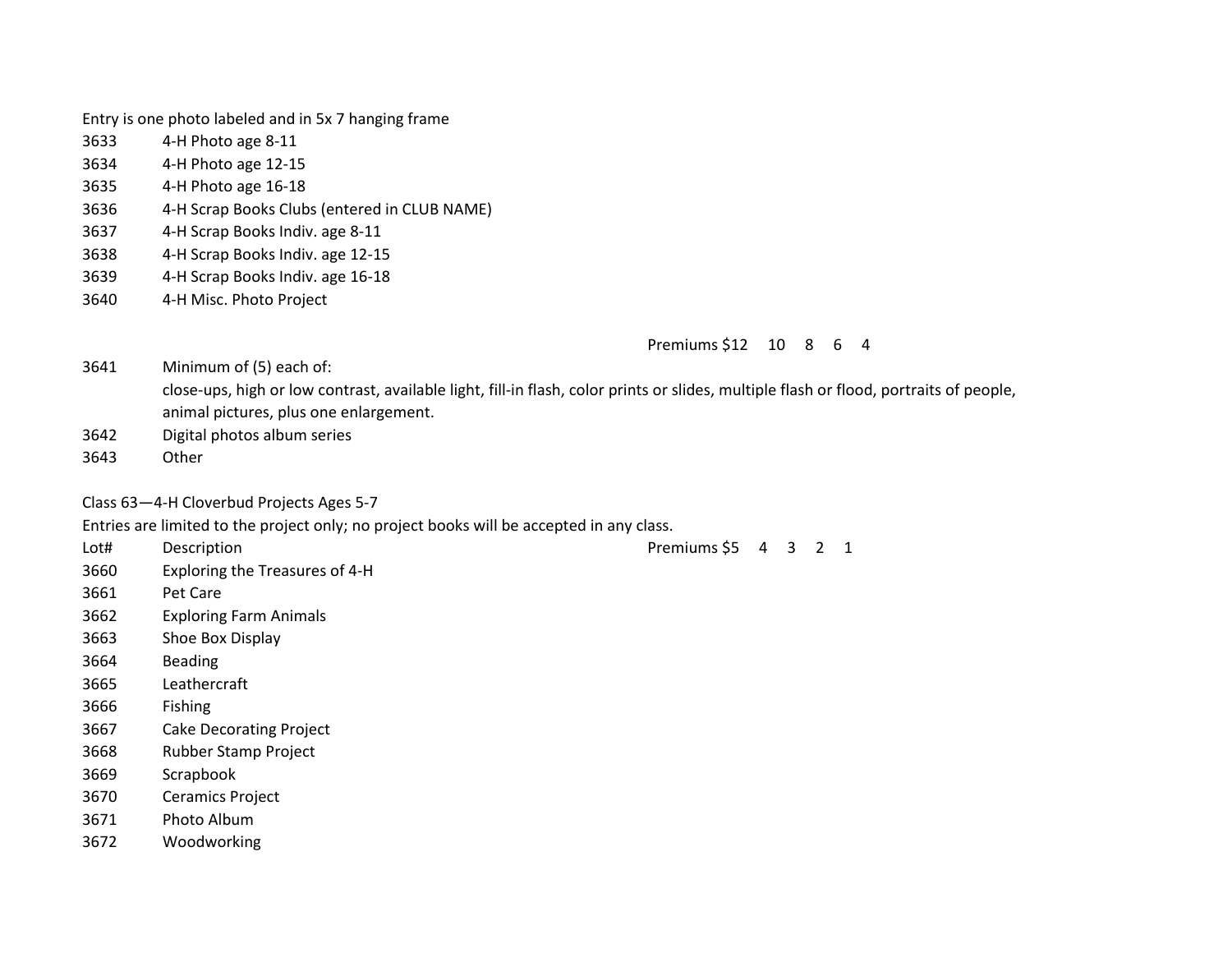- Sewing
- Cooking
- Latch Hook
- Hiking
- Model/ Project replica
- Misc. Cloverbud Project
- Class 57-4-H Project Book Entry Guidelines
- 1. Entries not meeting these guidelines will be deemed ineligible.
- 2. 4-H entries are limited to Snyder County 4-H Club Members
- 3. Multiple projects in a binder will make the entry ineligible. Project/Record book entries must be in separate binders/folders.
- 4. Both the project and record book, when applicable, are required for submission and judging eligibility.
- 5. 4-H Project/Record books must have been evaluated prior to fair to be eligible for entry.
- 6. Books will be scored for creativity, completeness, neatness and accuracy.
- 7. Premiums will be awarded for five places as listed as judges see fit.
- 

Lot # Description **Description Description Premiums** \$10 8 6 4 2

- Animal Science (Reference guides have been replaced by a poster, created and displayed 14 wide by 22 long)
- 4-H Mkt Steer Poster age 8-11
- 4-H Mkt Steer Poster age 12-15
- 4-H Mkt Steer Poster age 16-18
- 4-H Dairy Beef Poster age 8-11
- 4-H Dairy Beef Poster age 12-15
- 4-H Dairy Beef Poster Age 16-18
- 4-H Dairy Cattle Poster age 8-11
- 4-H Dairy Cattle Poster age 12-15
- 4-H Dairy Cattle Poster age 16-18
- 4-H Mkt Lamb Poster age 8-11
- 4-H Mkt Lamb Poster age 12-15
- 4-H Mkt Lamb Poster age 16-18
- 4-H Horse Projects age 8-11
- 4-H Horse Projects 12-15
- 4-H Horse Projects age 16-18
- 4-H Rabbit Poster age 8-11
- 4-H Rabbit Poster age 12-15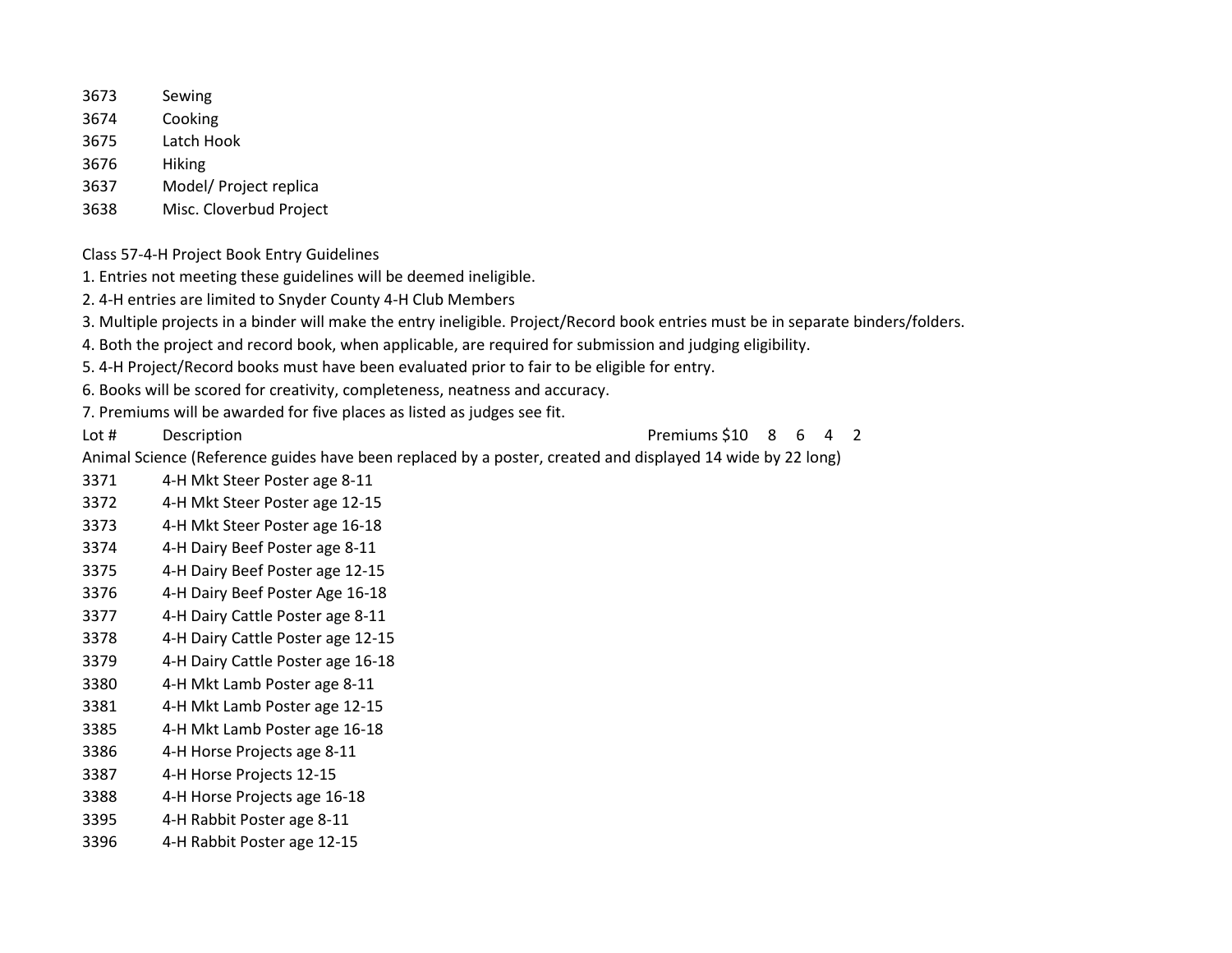| 3397 | 4-H Rabbit Poster age 16-18       |
|------|-----------------------------------|
| 3398 | 4-H Pet Care age 8-11             |
| 3399 | 4-H Pet Care age 12-15            |
| 3400 | 4-H Pet Care age 16-18            |
| 3401 | 4-H Mkt Goat Poster age 8-11      |
| 3402 | 4-H Mkt Goat Poster age 12-15     |
| 3403 | 4-H Mkt Goat Poster age 16-18     |
| 3404 | 4-H Mkt Swine Poster age 8-11     |
| 3405 | 4-H Mkt Swine Poster age 12-15    |
| 3406 | 4-H Mkt Swine Poster age 16-18    |
| 3407 | 4-H Animal Poster Misc. age 8-11  |
| 3408 | 4-H Animal Poster Misc. age 12-15 |
| 3409 | 4-H Animal Poster Misc. age 16-18 |
| 3543 | 4-H Poultry Projects age 8-11     |
| 3544 | 4-H Poultry Projects 12-15        |
|      |                                   |

4-H Poultry Projects age 16-18

# Science & Technology

- 4-H Woodworking age 8-11
- 4-H Woodworking age 12-15
- 4-H Woodworking age 16-18
- Misc. Sci. & Tech. Project Book age 8-11
- Misc. Sci. & Tech. Project Book age 12-15
- Misc. Sci. & Tech. Project Book age 16-18

## Leadership & Personal Development

- 4-H Teen Leadership age 8-11
- 4-H Teen Leadership age 12-15
- 4-H Teen Leadership age 16-18
- Misc. Leadership age 8-11
- Misc. Leadership age 12-15
- Misc. Leadership age 16-18

### Environmental & Earth Sciences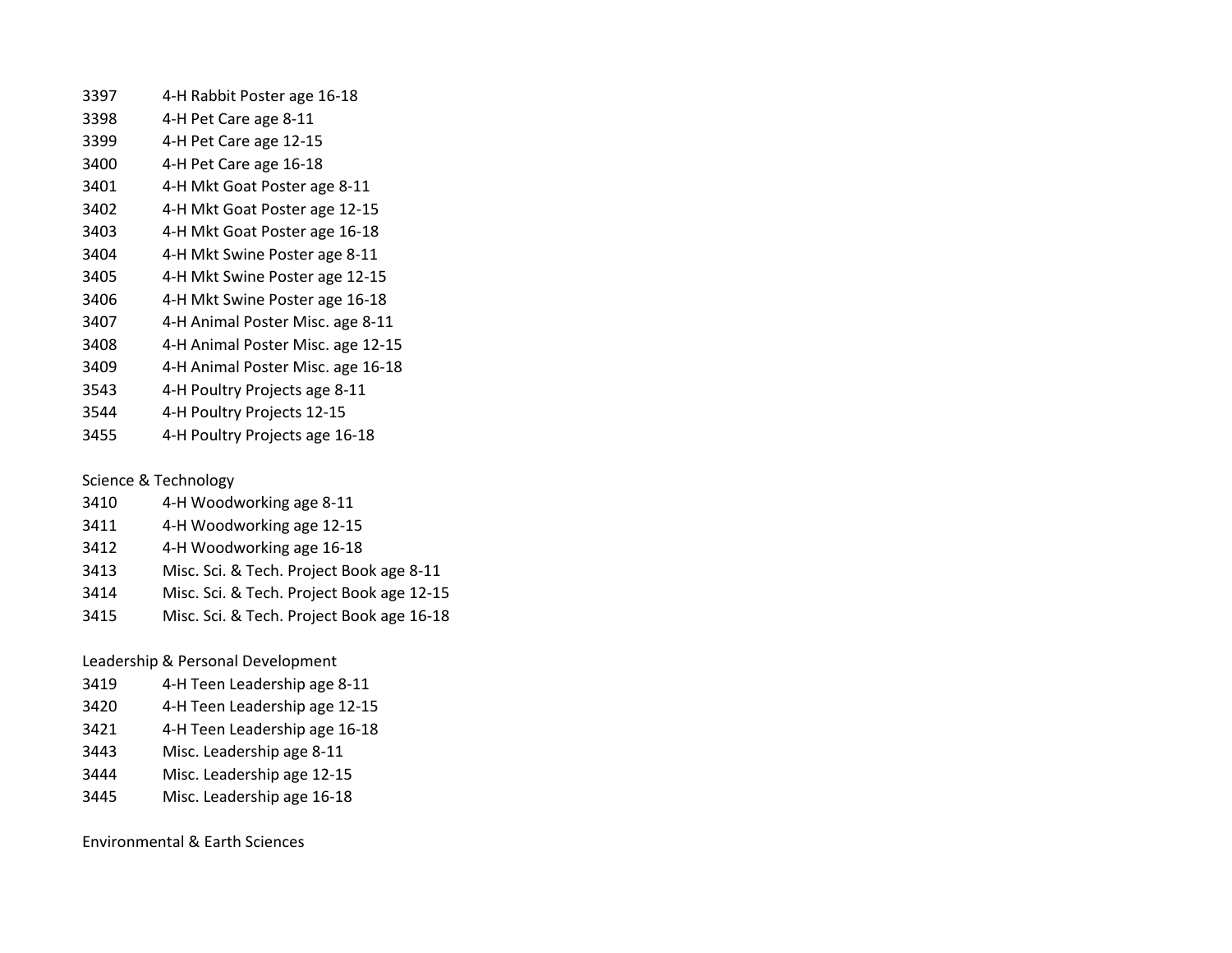- 4-H Fishing age 8-11
- 4-H Fishing age 12-15
- 4-H Fishing age 16-18
- 4-H Gardening age 8-11
- 4-H Gardening age 12-15
- 4-H Gardening age 16-18
- Misc. Environmental & Earth Sci. age 8-11
- Misc. Environmental & Earth Sci. age 12-15
- Misc. Environmental & Earth Sci. age 16-18

Family and Consumer Sciences

| 3461 | 4-H Sewing age 8-11               |
|------|-----------------------------------|
| 3462 | 4-H Sewing age 12-15              |
| 3463 | 4-H Sewing age 16-18              |
| 3464 | 4-H Foods and Nutrition age 8-11  |
| 3465 | 4-H Foods and Nutrition age 12-15 |
| 3466 | 4-H Foods and Nutrition age 16-18 |
| 3467 | Misc. Sewing age 8-11             |
| 3468 | Misc. Sewing age 12-15            |
| 3469 | Misc. Sewing age 16-18            |
| 3470 | Misc. Foods age 8-11              |
| 3471 | Misc. Foods age 12-15             |
| 3472 | Misc. Foods age 16-18             |

Healthy Lifestyles Education

| 3474 | 4-H Air Rifle age 8-11            |
|------|-----------------------------------|
| 3475 | 4-H Air Rifle age 12-15           |
| 3476 | 4-H Air Rifle age 16-18           |
| 3477 | 4-H Air Pistol age 8-11           |
| 3478 | 4-H Air Pistol age 12-15          |
| 3479 | 4-H Air Pistol age 16-18          |
| 3480 | 4-H Advanced Air Pistol age 8-11  |
| 3481 | 4-H Advanced Air Pistol age 12-15 |
| 3482 | 4-H Advanced Air Pistol age 16-18 |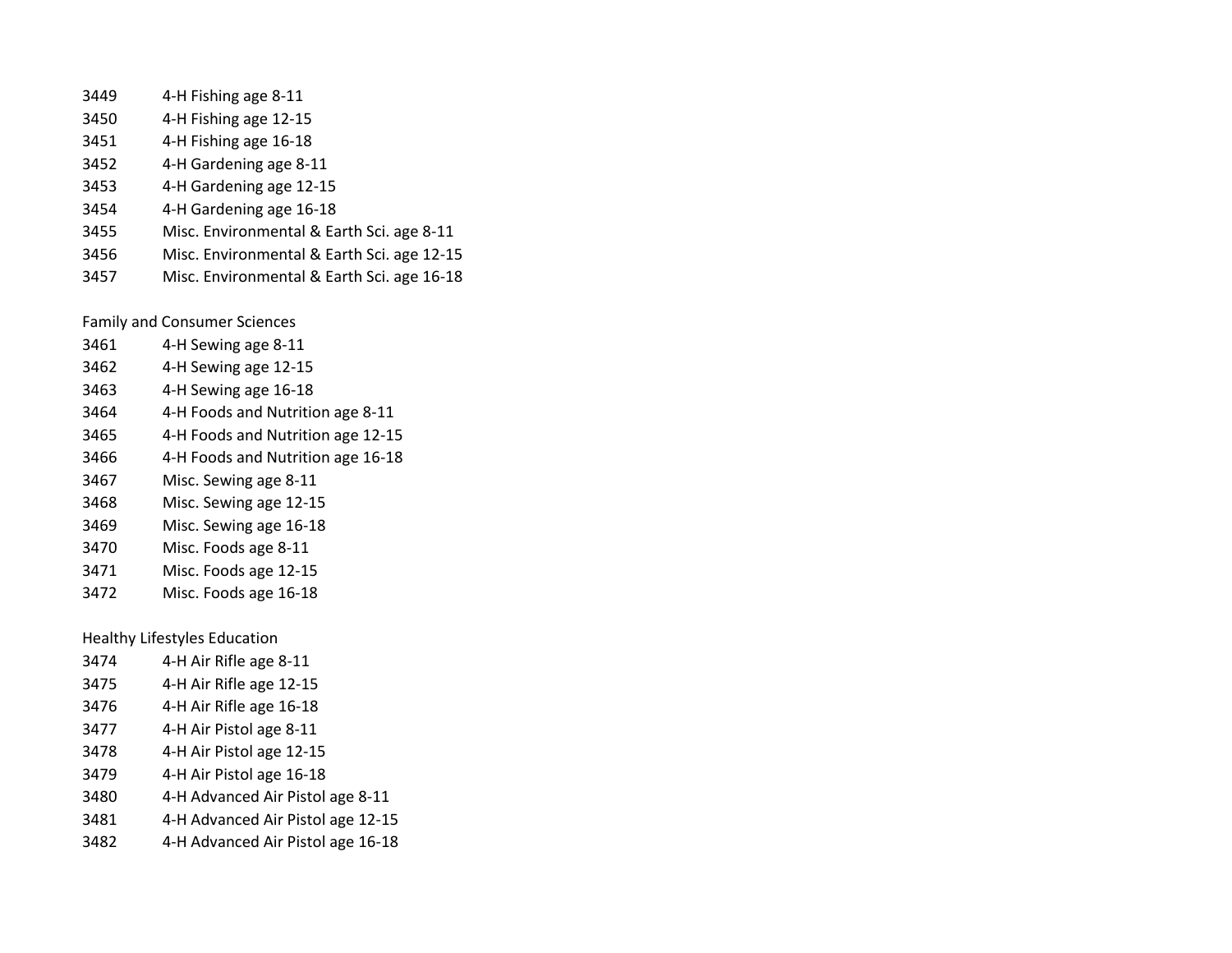| 3483 | 4-H Rifle age 8-11                 |
|------|------------------------------------|
| 3484 | 4-H Rifle age 12-15                |
| 3485 | 4-H Rifle age 16-18                |
| 3540 | 4-H Archery age 8-11               |
| 3541 | 4-H Archery age 12-15              |
| 3542 | 4-H Archery age 16-18              |
| 3487 | 4-H Shotgun age 8-11               |
| 3488 | 4-H Shotgun age 12-15              |
| 3489 | 4-H Shotgun age 16-18              |
| 3490 | 4-H Misc Shooting Sports age 8-11  |
| 3491 | 4-H Misc Shooting Sports age 12-15 |
| 3492 | 4-H Misc Shooting Sports age 16-18 |
| 3493 | 4-H Outdoor Adventures age 8-11    |
| 3494 | 4-H Outdoor Adventures age 12-15   |
| 3495 | 4-H Outdoor Adventures age 16-18   |
| 3496 | Misc. Healthy Lifestyles age 8-11  |
| 3497 | Misc. Healthy Lifestyles age 12-15 |
| 3498 | Misc. Healthy Lifestyles age 16-18 |
| 3499 | 4-H Photography age 8-11           |
| 3500 | 4-H Photography age 12-15          |
| 3501 | 4-H Photography age 16-18          |

- 4-H Woodburning age 8-11
- 4-H Woodburning age 12-15
- 4-H Woodburning age 16-18
- 4-H Leather Crafts age 8-11
- 4-H Leather Crafts age 12-15
- 4-H Leather Crafts age 16-18
- 4-H Cake Decorating age 8-11
- 4-H Cake Decorating age 12-15
- 4-H Cake Decorating age 16-18
- Stamp Art age 8-11
- Stamp Art age 12-15

Expressive Arts **Premiums** \$5 4 3 2 1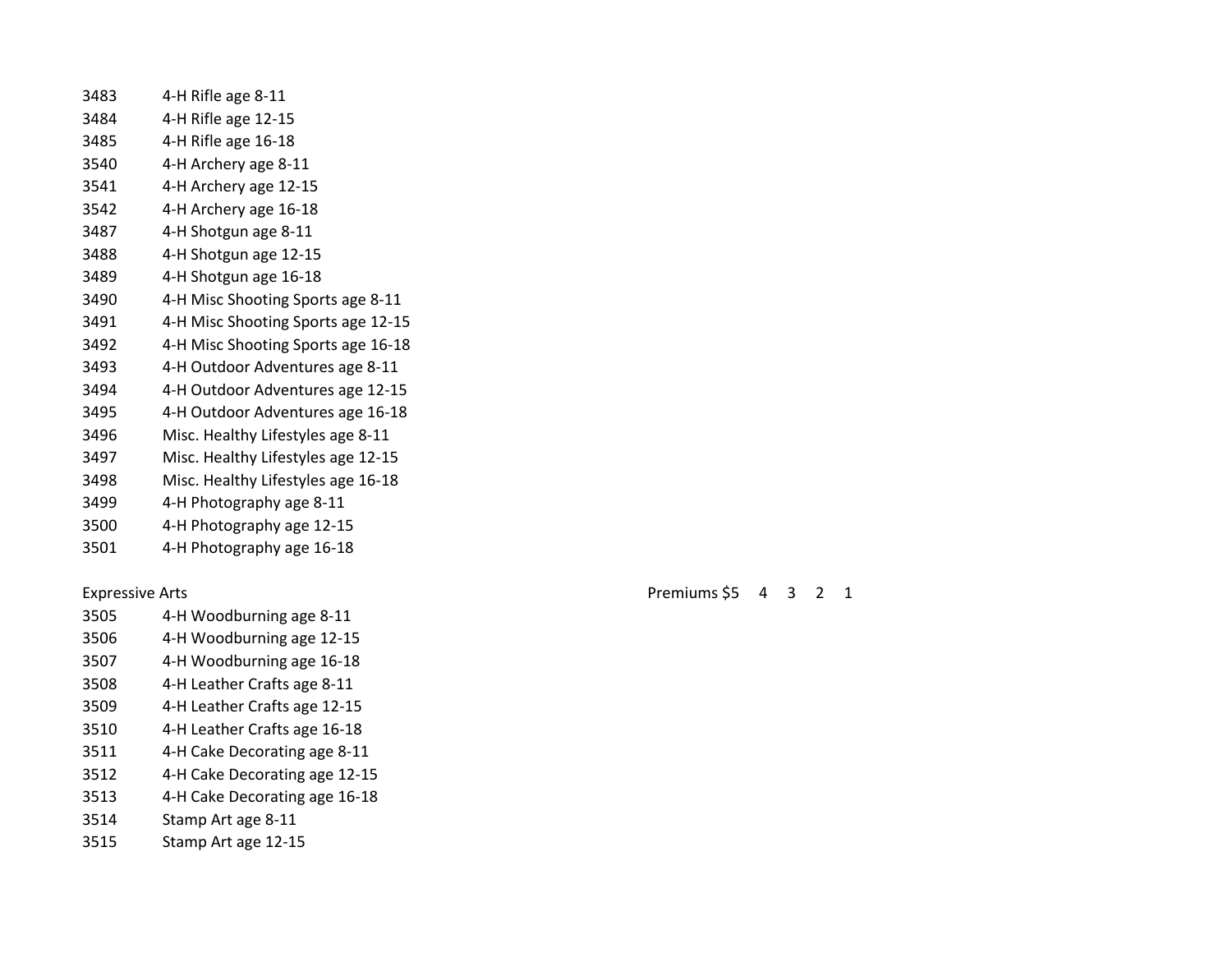- Stamp Art age 16-18
- Scrap Booking age 8-11
- Scrap Booking age 12-15
- Scrap Booking age 16-18
- Beaded Jewelry age 8-11
- Beaded Jewelry age 12-15
- Beaded Jewelry age 16-18
- Lamp Project age 8-11
- Lamp Project age 12-15
- Lamp Project age 16-18
- 4-H Ceramics age 8-11
- 4-H Ceramics age 12-15
- 4-H Ceramics age 16-18
- Misc. Expressive Arts age 8-11
- Misc. Expressive Arts age 12-15
- Misc. Expressive Arts age 16-18

Class 58-4-H & Vocational Conservation

Lot# Description **Premiums \$5 4 3 2 1** 

- Any phase of soil & Water conservation
- Game Feeder, nesting box part of a wildlife conservation project
- Photo Story of wildlife experiences, collection of printed or illustrated wildlife material graphed to illustrate one idea learned or worked with in the wildlife project
- Map of woodland area, several acres in size. Write description of area, size & kinds of trees & shrubs & uses as wildlife cover & food. Mark map showing wildlife, plant life, water, etc.
- Hunter safety project, displaying any phase
- Other

Class 59—4-H & Vocational Entomology

- Lot# Description
- 25 Species of insects, 5 orders properly mounted & labeled Premiums \$5 4 3 2 1
- 50 Species of insects, 9 orders properly mounted & labeled Premiums \$10 8 6 4 2
- 75 Species of insects, 11 orders properly mounted & labeled Premiums \$15 12 10 8 6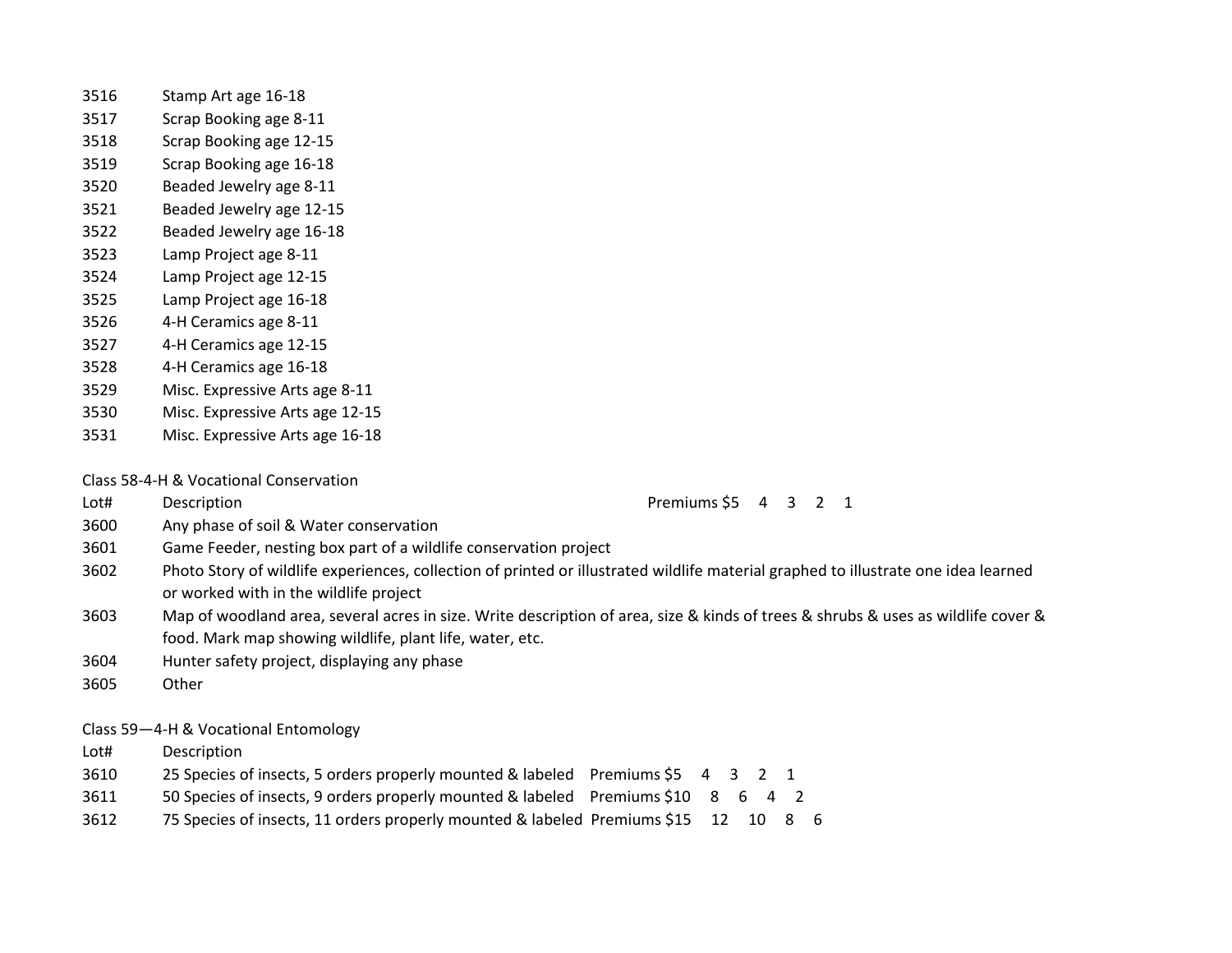Class 60-4-H & Vocational Geology

Lot # Description

3620 20 labeled rocks, minerals or fossils Premiums \$10 8 6 4 2

3621 40 labeled rocks, minerals or fossils Premiums \$15 12 10 8 6

Class 62 –4-H & Vocational Forestry

- Lot # Description
- 3640 (10) leaf specimens, (5) cones, & (1) potted seedling from your seed box all properly labeled Premiums \$5 4 3 2 1

3641 (15) leaf specimens only, properly labeled Premiums \$4 3 2 1 1

3642 (15) leaf specimens only, & (10) wood specimens Premiums \$8 6 4 2 2

3643 50+ Leaf Specimens Only, Properly labeled Premiums \$8 6 4 2 2

Class 57—Vocational Project Record Books

Vocational Project Book Entry Guidelines

1. Entries are limited to agriculture students of Juniata, Mifflin, Snyder, Union and Northumberland counties with projects meeting state standards for scope.

2. No project books are eligible for awards if records are not complete as of September 8th. Except where a project has ended prior to that date, in which case the project book should be completed.

3. The books will be scored for completeness, accuracy, neatness, yield, and degree of ownership.

4. Entry tags should be attached to the front of each book.

5. Each entry must be in separate folders so judges may score them individually. Only one 1 class entry per folder or notebook will be accepted. Where folders contain more than one enterprise, the exhibitor must clearly Identify which enterprise is to be scored by attaching a note to the front cover.

6. Vo-Ag record books must have tab dividers to separate the sections (planning, enterprise, summary, and activities found in each enterprise book.

7. Books not meeting these rules will not be judged.

8. FFA exhibitors are limited to 1 one enterprise book entry, which must be submitted in its own folder. Those entering a folder with more than one enterprise will be disqualified.

3300 Vo-Ag - Aquaculture

- 3301 Vo-Ag Beef Breeding
- 3302 Vo-Ag Beef Growing
- 3303 Vo-Ag Beef Finishing
- 3304 Vo-Ag Dairy-Beef Growing

Lot # Description **Premiums \$10 8 6 4 2**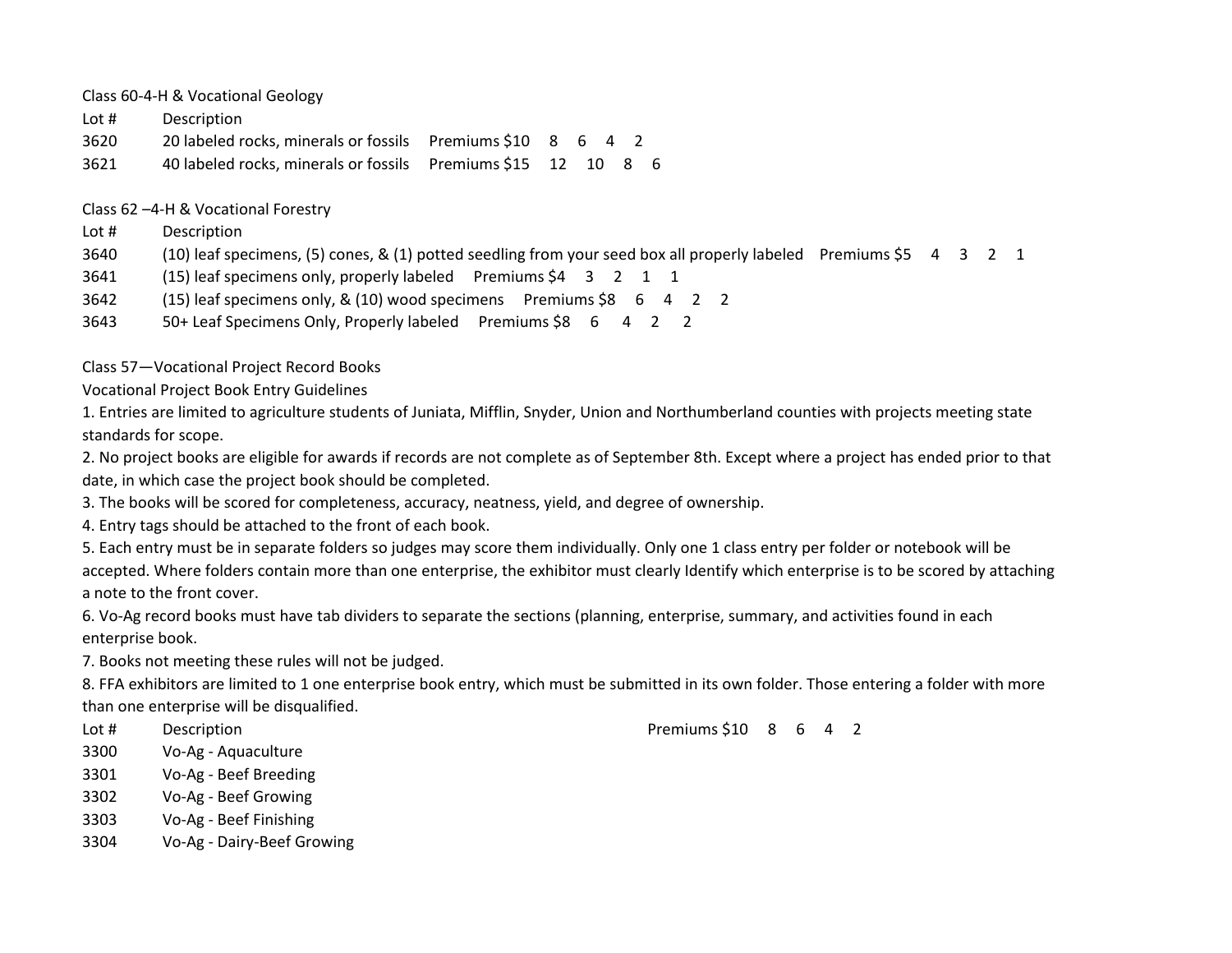| 3305 | Vo-Ag - Bookkeeping                |
|------|------------------------------------|
| 3306 | Vo-Ag - Pet Production - Cats      |
| 3307 | Vo-Ag - Pet Production - Dogs      |
| 3308 | Vo-Ag - Working Dogs               |
| 3309 | Vo-Ag - Hunting Dogs               |
| 3310 | Vo-Ag - Christmas Trees            |
| 3311 | Vo-Ag - Commercial Vegetables      |
| 3312 | Vo-Ag - Field Corn - Grain         |
| 3313 | Vo-Ag - Field Corn - Silage        |
| 3314 | Vo-Ag - Dairy Heifer               |
| 3315 | Vo-Ag - Dairy Cow                  |
| 3316 | Vo-Ag - Dairy Herd                 |
| 3317 | Employment, Off-Farm <400 hrs      |
| 3318 | Employment, Off-Farm >400 hrs      |
| 3319 | Employment, On-Farm <400 hrs       |
| 3320 | Employment, On-Farm >400 hrs       |
| 3321 | Vo-Ag Equine/Horse Production1     |
| 3322 | Vo-Ag Forage - Alfalfa             |
| 3323 | Vo-Ag Forage - Grass               |
| 3324 | Vo-Ag Forage - Alfalfa/Grass 50/50 |
| 3325 | Vo-Ag Goats - Dairy                |
| 3326 | Vo-Ag Goats - Meat                 |
| 3327 | Vo-Ag Greenhouse Production        |
| 3328 | Vo-Ag Home Garden                  |
| 3329 | Vo-Ag Laboratory Animal Production |
| 3330 | Vo-Ag Poultry Contract             |
| 3331 | Vo-Ag Poultry Meat - Broilers      |
| 3332 | Vo-Ag Poultry Meat - Roasters      |
| 3333 | Vo-Ag Poultry Meat - Turkeys       |
| 3334 | Vo-Ag Poultry Meat - Other         |
| 3335 | Vo-Ag Poultry Meat - Laying Hens   |
| 3336 | Vo-Ag Poultry - Rabbit Production  |
| 3337 | Vo-Ag Research                     |
| 3338 | Vo-Ag Sheep Breeding               |